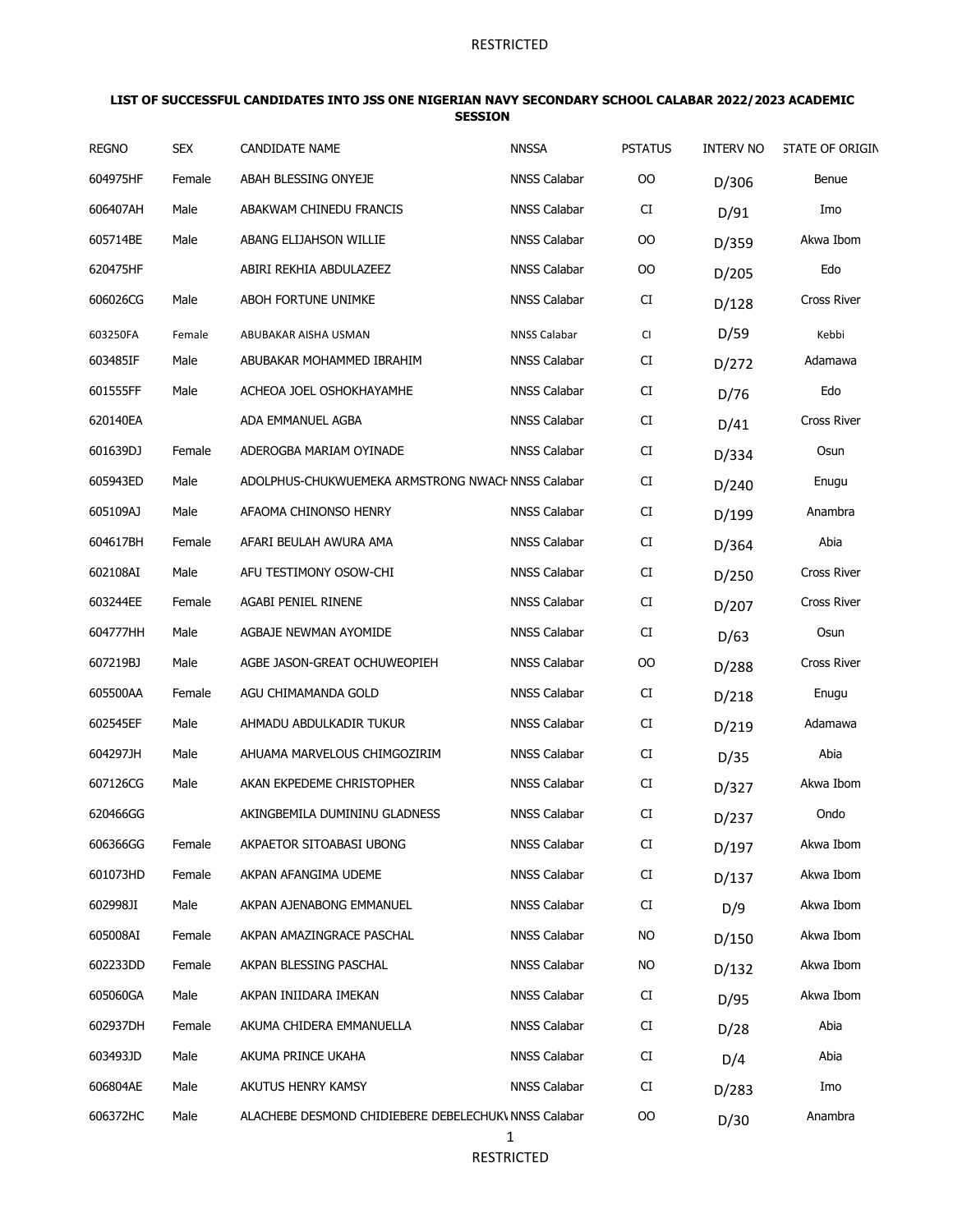| 602371HB | Female | ALEX SUCCESS KOSISOCHUKWU      | <b>NNSS Calabar</b> | CI        | D/366 | Imo                 |
|----------|--------|--------------------------------|---------------------|-----------|-------|---------------------|
| 605865GF | Male   | ALISON KETOCHUKWU GIOVANNI     | <b>NNSS Calabar</b> | OO        | D/204 | Enugu               |
| 604072HC | Male   | AMABIPI JESU-IBI GOD'S GLORY   | <b>NNSS Calabar</b> | CI        | D/44  | <b>Rivers State</b> |
| 600929CJ | Female | AMBROSE EMERALD IDONGESIT      | <b>NNSS Calabar</b> | CI        | D/342 | Akwa Ibom           |
| 602466GG | Female | AMOS OLUOMA CHUKWU PRAISE      | <b>NNSS Calabar</b> | CI        | D/211 | Abia                |
| 605241EB | Male   | ANACHUNA IFEATU KINGSLEY       | <b>NNSS Calabar</b> | CI        | D/179 | Anambra             |
| 604791JB | Male   | ANAGBOSO EMMANUEL CHIDERA      | <b>NNSS Calabar</b> | CI        | D/394 | Anambra             |
| 603788II | Male   | ANICHEBE CHINONSO EMMANUEL     | NNSS Calabar        | CI        | D/365 | Enugu               |
| 604612BC | Female | ANIDI UTONWA SHANTEL           | <b>NNSS Calabar</b> | CI        | D/148 | Enugu               |
| 603185IF | Male   | ANTHONY OBINNA ANTHONY         | NNSS Calabar        | CI        | D/102 | Imo                 |
| 604029CJ | Female | ARCHIBONG ABASIONO NNAMNSO     | <b>NNSS Calabar</b> | OO        | D/124 | Akwa Ibom           |
| 606801AB | Female | ARY-AKAMWA EBUBECHI DESTINY    | NNSS Calabar        | CI        | D/293 | Ebonyi              |
| 600647EH | Female | ASUQUO ESTHER ASIDO            | NNSS Calabar        | OO        | D/113 | Cross River         |
| 601076HG | Female | ASUQUO INEM- IMA RICHARD       | <b>NNSS Calabar</b> | CI        | D/105 | Akwa Ibom           |
| 604196JG | Male   | ASUQUO LAWRENCE ANSA           | <b>NNSS Calabar</b> | CI        | D/308 | <b>Cross River</b>  |
| 607224CE | Female | ASUQUO VICTORIA EDET           | <b>NNSS Calabar</b> | CI        | D/149 | <b>Cross River</b>  |
| 606351FB | Male   | ATTI EMMANUEL TAMARAMOMOEMI    | <b>NNSS Calabar</b> | <b>NO</b> | D/152 | Bayelsa             |
| 605553FD | Male   | AUGUSTINE UBONGABASI IDORENYIN | <b>NNSS Calabar</b> | CI        | D/390 | Akwa Ibom           |
| 604761GB | Female | AYI INEMESIT AYI               | <b>NNSS Calabar</b> | <b>NO</b> | D/15  | <b>Cross River</b>  |
| 603784IE | Male   | AYOGU CHIZARAM DAVID           | <b>NNSS Calabar</b> | CI        | D/169 | Enugu               |
| 603436DG | Female | AYOGU OGECHI FAVOUR            | NNSS Calabar        | CI        | D/73  | Enugu               |
| 620473HD |        | AYUK STAR EMMANUEL             | <b>NNSS Calabar</b> | CI        | D/112 | Cross River         |
| 606798JI | Female | AZUBUIKE-UCHE CHIMUANYA OLAEDO | <b>NNSS Calabar</b> | <b>NO</b> | D/386 | Ebonyi              |
| 603817BH | Female | BARIZOGE ELIZABETH BARIDULE    | <b>NNSS Calabar</b> | CI        | D/42  | Cross River         |
| 605349EJ | Female | <b>BASSEY HONESTY YAKEDOHO</b> | <b>NNSS Calabar</b> | CI        | D/37  | Akwa Ibom           |
| 602856FG | Female | BASSEY INIMFON ANIEKAN         | <b>NNSS Calabar</b> | CI        | D/79  | Akwa Ibom           |
| 606131DB | Male   | <b>BASSEY KALU SUNNY</b>       | <b>NNSS Calabar</b> | CI        | D/171 | Abia                |
| 601312BC | Male   | <b>BASSEY REX ITOHOWO</b>      | <b>NNSS Calabar</b> | CI        | D/285 | Akwa Ibom           |
| 603708AI | Male   | BENSON EPHRAIM EDDIDIONG       | <b>NNSS Calabar</b> | CI        | D/184 | Akwa Ibom           |
| 603488II | Male   | BOB GODSPLAN GOGWA             | <b>NNSS Calabar</b> | CI        | D/53  | Cross River         |
| 603491JB | Male   | <b>BOB LIFTED GOGWA</b>        | <b>NNSS Calabar</b> | CI        | D/36  | Cross River         |
| 604592JC | Male   | CHIGOZIE KELECHI GREAT         | <b>NNSS Calabar</b> | CI        | D/337 | Abia                |
| 603379HJ | Male   | CHIGOZIE MIRACLE EBUBE         | <b>NNSS Calabar</b> | CI        | D/155 | <b>Rivers State</b> |
| 603986IG | Male   | CHIJOKE CHISOM VICTOR          | NNSS Calabar        | CI        | D/326 | Imo                 |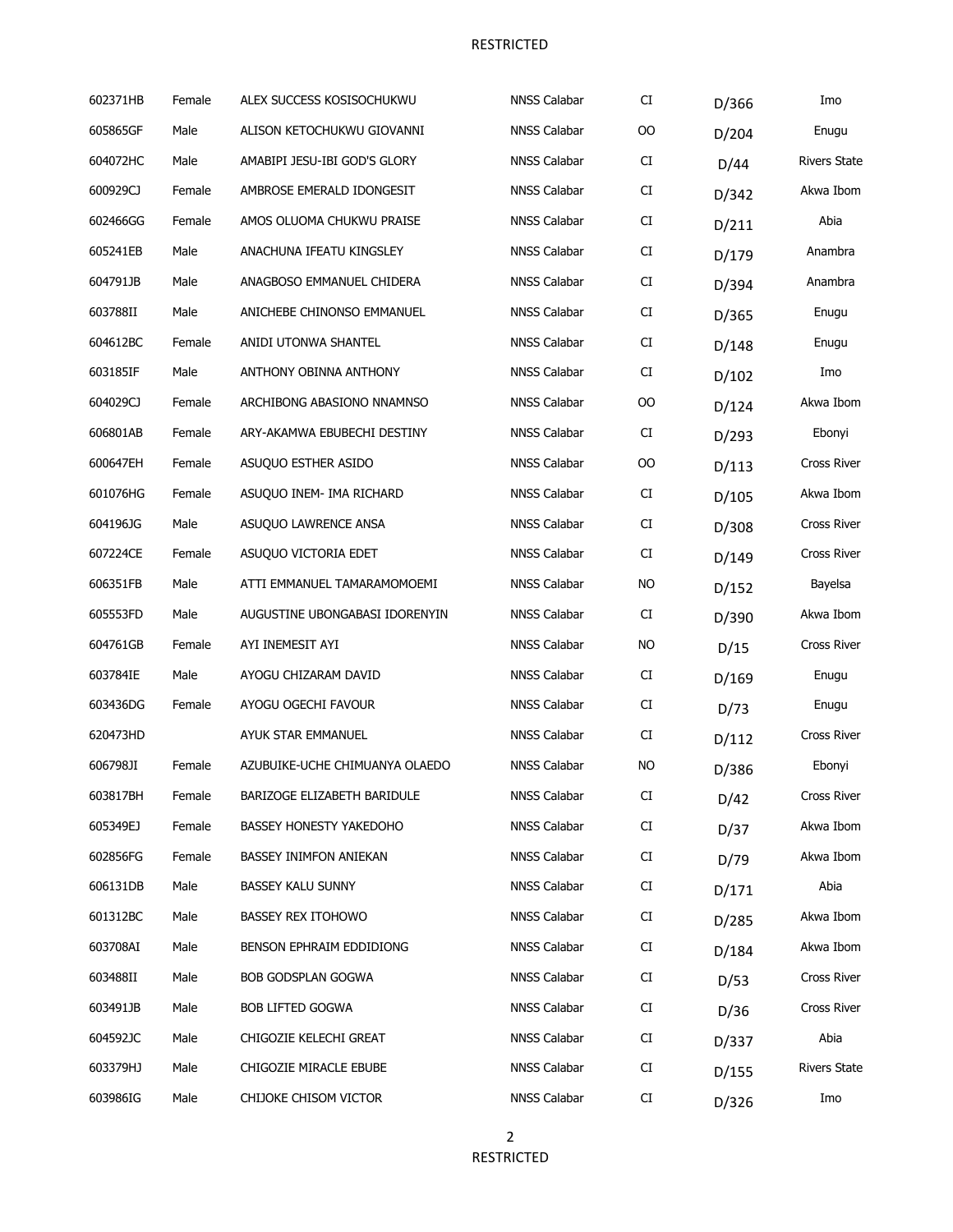| 604336DG | Male   | CHIKEKA EMMANUEL CHIBUIKE                          | <b>NNSS Calabar</b> | PR        | D/18  | Imo                |
|----------|--------|----------------------------------------------------|---------------------|-----------|-------|--------------------|
| 605958FI | Male   | CHIKWADO EMMANUEL CHERECHI                         | <b>NNSS Calabar</b> | CI        | D/86  | Imo                |
| 603233DD | Male   | CHIMA-AMAECHI PROMISE                              | <b>NNSS Calabar</b> | CI        | D/3   | Imo                |
| 603897JH | Female | CHIMEZIE NANCY OGECHUKWU                           | <b>NNSS Calabar</b> | CI        | D/144 | Imo                |
| 605908AI | Male   | CHINEDU EMMANUEL ONYEDIKACHI                       | <b>NNSS Calabar</b> | CI        | D/372 | Enugu              |
| 605185IF | Male   | CHINEDU LIGHT CHIZURUM                             | <b>NNSS Calabar</b> | CI        | D/71  | Abia               |
| 603529CJ | Male   | CHINEDUM AUTHORITY CHIMEREMEZE                     | <b>NNSS Calabar</b> | PO        | D/87  | Abia               |
| 604716BG | Male   | CHIZOBA ELVIS CHIZOBA                              | <b>NNSS Calabar</b> | CI        | D/1   | Imo                |
| 606871HB | Male   | CHRIS VICTOR                                       | <b>NNSS Calabar</b> | CI        | D/267 | Cross River        |
| 601120CA | Male   | CHRISTOPHER DESTINY INNOCENT                       | <b>NNSS Calabar</b> | <b>NR</b> | D/234 | Akwa Ibom          |
| 607127CH | Female | CHRISTOPHER TELMA EMEYEE                           | <b>NNSS Calabar</b> | CI        | D/387 | Benue              |
| 604559FJ | Male   | CHUKWUEMEKA AUGUSTINE CHINAECHEREM                 | <b>NNSS Calabar</b> | CI        | D/214 | Anambra            |
| 605504AE | Male   | CHUKWUMA CHUKWUNONSO ROLAND                        | <b>NNSS Calabar</b> | CI        | D/316 | Enugu              |
| 602710BA | Female | CHUKWUMERIJE NNEDIUTO AMARACHI                     | <b>NNSS Calabar</b> | CI        | D/159 | Abia               |
| 604888II | Female | CHUKWUNYERENWA SUCCESS MMESOMA                     | <b>NNSS Calabar</b> | CI        | D/22  | Imo                |
| 620132DC |        | CLINTON SOMTOCHUKWU NZEREM                         | <b>NNSS Calabar</b> | CI        | D/221 | Imo                |
| 602080IA | Female | DAVID GODSPOWER PROMISE KAMSIYOCHUKWU NNSS Calabar |                     | CI        | D/83  | Edo                |
| 602258FI | Male   | DIKE MBADIWE PRINCE                                | <b>NNSS Calabar</b> | CI        | D/180 | Abia               |
| 605161GB | Male   | DOMINIC CHIBUEZE RICHARD                           | <b>NNSS Calabar</b> | CI        | D/260 | Abia               |
| 605469GJ | Male   | DUKE OROK-OROK OKOR                                | <b>NNSS Calabar</b> | CI        | D/255 | <b>Cross River</b> |
| 600798JI | Female | DUNJUMA LONGTONG DAKOHOR                           | <b>NNSS Calabar</b> | <b>NR</b> | D/391 | Plateau            |
| 602316BG | Male   | <b>EBERE BRIGHT CHINONSO</b>                       | <b>NNSS Calabar</b> | CI        | D/185 | Imo                |
| 605959FJ | Male   | EBONG DOMINIC NSIKAK                               | <b>NNSS Calabar</b> | CI        | D/274 | Akwa Ibom          |
| 606214BE | Male   | EDADI THEODORE UKAM                                | <b>NNSS Calabar</b> | CI        | D/133 | Cross River        |
| 606046EG | Male   | EFFIONG ABASIFREKE UDUAK                           | NNSS Calabar        | CI        | D/367 | Akwa Ibom          |
| 603580IA | Female | EFFIONG MFONIDOABASI JAMES                         | NNSS Calabar        | CI        | D/206 | Akwa Ibom          |
| 604136DG | Female | EGBUHUZOR OLUEBUBE PRINCESS                        | <b>NNSS Calabar</b> | OO        | D/270 | Imo                |
| 604079HJ | Male   | EHIRIM DAVID CHIMHURUMNANYA                        | <b>NNSS Calabar</b> | CI        | D/286 | Imo                |
| 603356FG | Female | EJAH ARABEL GEJE-OSOWO                             | <b>NNSS Calabar</b> | CI        | D/371 | Cross River        |
| 607018BI | Female | EJEMOT-ESU EVALENIM BENYIN                         | <b>NNSS Calabar</b> | CI        | D/301 | Cross River        |
| 606605AF | Female | EJIKE NANCY MUNACHIMSO                             | <b>NNSS Calabar</b> | OO        | D/388 | Imo                |
| 601630DA | Female | EJIKEME FAVOUR CHINONYEREM                         | <b>NNSS Calabar</b> | CI        | D/338 | Abia               |
| 601155FF | Male   | EKANEM MARVELLOUS AMANAM                           | <b>NNSS Calabar</b> | CI        | D/362 | Akwa Ibom          |
| 606425CF | Male   | EKEFRE PETER EMMANUEL                              | NNSS Calabar        | CI        | D/392 | Akwa Ibom          |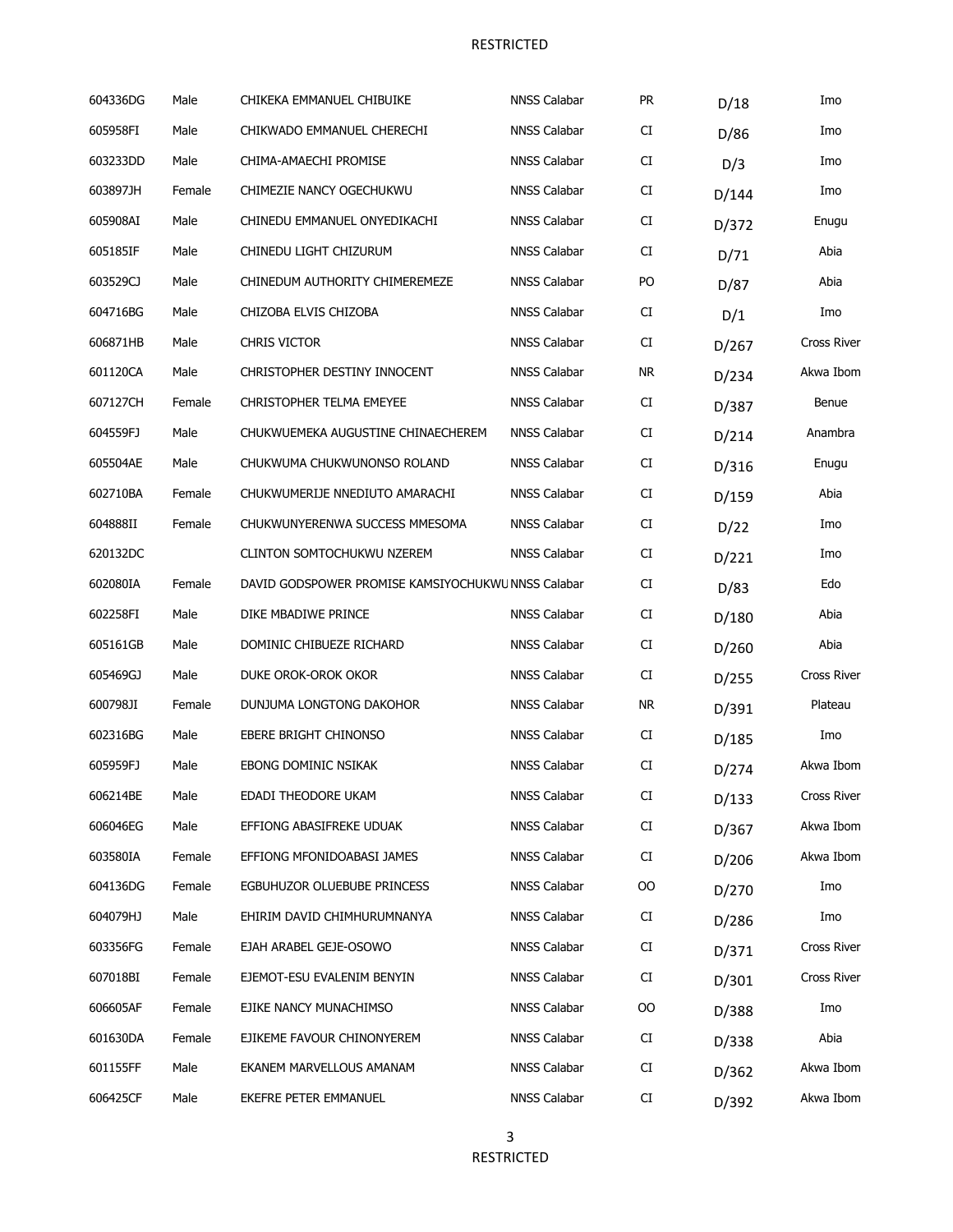| 603770HA | Male   | EKO SAMUEL ENO                       | <b>NNSS Calabar</b> | <b>NR</b>  | D/39  | Cross River        |
|----------|--------|--------------------------------------|---------------------|------------|-------|--------------------|
| 607118BI | Male   | EKOI CALEB PETER                     | <b>NNSS Calabar</b> | CI         | D/229 | Akwa Ibom          |
| 607242EC | Female | EKOI DATIMFON ANDY                   | <b>NNSS Calabar</b> | CI         | D/312 | Akwa Ibom          |
| 600568GI | Female | EKONG INEMESIT ABIGAIL               | <b>NNSS Calabar</b> | CI         | D/384 | Akwa Ibom          |
| 603470HA | Male   | EKPEH CHUKWUBUIKEM CHINEMEZE VICTORY | <b>NNSS Calabar</b> | CI         | D/400 | Anambra            |
| 602913BD | Male   | EKWERE ALBRIGHT NNED                 | <b>NNSS Calabar</b> | CI         | D/202 | Akwa Ibom          |
| 607221CB | Male   | ELECHI DESTINY CHINEDU               | <b>NNSS Calabar</b> | CI         | D/379 | Abia               |
| 605904AE | Female | ELOCHUKWU FAVOUR CHIDIOGO            | <b>NNSS Calabar</b> | CI         | D/23  | Anambra            |
| 604694JE | Male   | EMEJIAKA WONDERFUL SAMUEL            | <b>NNSS Calabar</b> | CI         | D/264 | Abia               |
| 601050FA | Female | EMEKA OGECHI PEACE                   | <b>NNSS Calabar</b> | CI         | D/329 | Abia               |
| 606217BH | Male   | EMMANUEL EXCELLENT AGARA             | <b>NNSS Calabar</b> | CI         | D/187 | Cross River        |
| 606327CH | Male   | EMMANUEL ISAAC KELECHI               | <b>NNSS Calabar</b> | CI         | D/66  | Abia               |
| 606030DA | Female | EMMANUEL PRAISE CHIMGOZIRIM          | <b>NNSS Calabar</b> | CI         | D/363 | Abia               |
| 600571HB | Male   | EMUOBOSA REHOBOTH JESUVOWERHO        | <b>NNSS Calabar</b> | CI         | D/134 | Delta              |
| 606278HI | Male   | ENENDU MUNACHIMSO MICHEAL-MARY       | <b>NNSS Calabar</b> | CI         | D/51  | Anambra            |
| 603717BH | Female | ENI MERCY ETIM                       | <b>NNSS Calabar</b> | CI         | D/64  | Akwa Ibom          |
| 620463GD | Male   | ENO ETI-INYENE EDEDET                | <b>NNSS Calabar</b> | CI         | D/145 | Akwa Ibom          |
| 601619BJ | Male   | ENOH DAVID OKIM                      | <b>NNSS Calabar</b> | CI         | D/249 | Cross River        |
| 606228CI | Male   | ENYUMA SAM-HARRISON                  | <b>NNSS Calabar</b> | CI         | D/236 | Cross River        |
| 601023CD | Male   | ERIMBEH PASCAL GOODYEAR              | <b>NNSS Calabar</b> | CI         | D/34  | <b>Cross River</b> |
| 604756FG | Female | ESHIET JOSEPHINE JOSEPH              | <b>NNSS Calabar</b> | CI         | D/398 | Akwa Ibom          |
| 605999JJ | Female | ESIAGA NUELLA ADANNAYA               | <b>NNSS Calabar</b> | CI         | D/196 | Imo                |
| 605370HA | Male   | <b>ESSIEN NICHOLAS OTUEKONG</b>      | <b>NNSS Calabar</b> | ${\rm CI}$ | D/170 | Akwa Ibom          |
| 607187IH | Male   | <b>ESSIEN ROWLAND IME</b>            | <b>NNSS Calabar</b> | OO         | D/213 | Akwa Ibom          |
| 605002AC | Female | ETA TREASURE OKANG                   | <b>NNSS Calabar</b> | CI         | D/67  | <b>Cross River</b> |
| 606700AA | Female | ETIM GODSEND ROBERT                  | <b>NNSS Calabar</b> | CI         | D/225 | Akwa Ibom          |
| 607260GA | Female | ETUK ALMA UBONG                      | <b>NNSS Calabar</b> | CI         | D/55  | Akwa Ibom          |
| 603667GH | Male   | EYO MIRACLE EDET                     | <b>NNSS Calabar</b> | <b>PR</b>  | D/72  | Akwa Ibom          |
| 601061GB | Male   | EYOH HASEL OKON                      | <b>NNSS Calabar</b> | OO         | D/227 | Akwa Ibom          |
| 602612BC | Male   | EZEA DOMINION KAMSIYOCHUKWU JEREMIAH | <b>NNSS Calabar</b> | CI         | D/373 | Enugu              |
| 602737DH | Male   | EZERIWE GREAT IKENNA                 | <b>NNSS Calabar</b> | CI         | D/266 | Imo                |
| 605609AJ | Male   | EZIEKWU MICHEAL CHINECHEREM          | <b>NNSS Calabar</b> | CI         | D/228 | Enugu              |
| 600135DF | Female | EZINWA CHIAMAKA FAVOUR               | <b>NNSS Calabar</b> | CI         | D/278 | Anambra            |
| 602581IB | Male   | FAN JEDIDIAH DAVID                   | NNSS Calabar        | PO         | D/222 | Akwa Ibom          |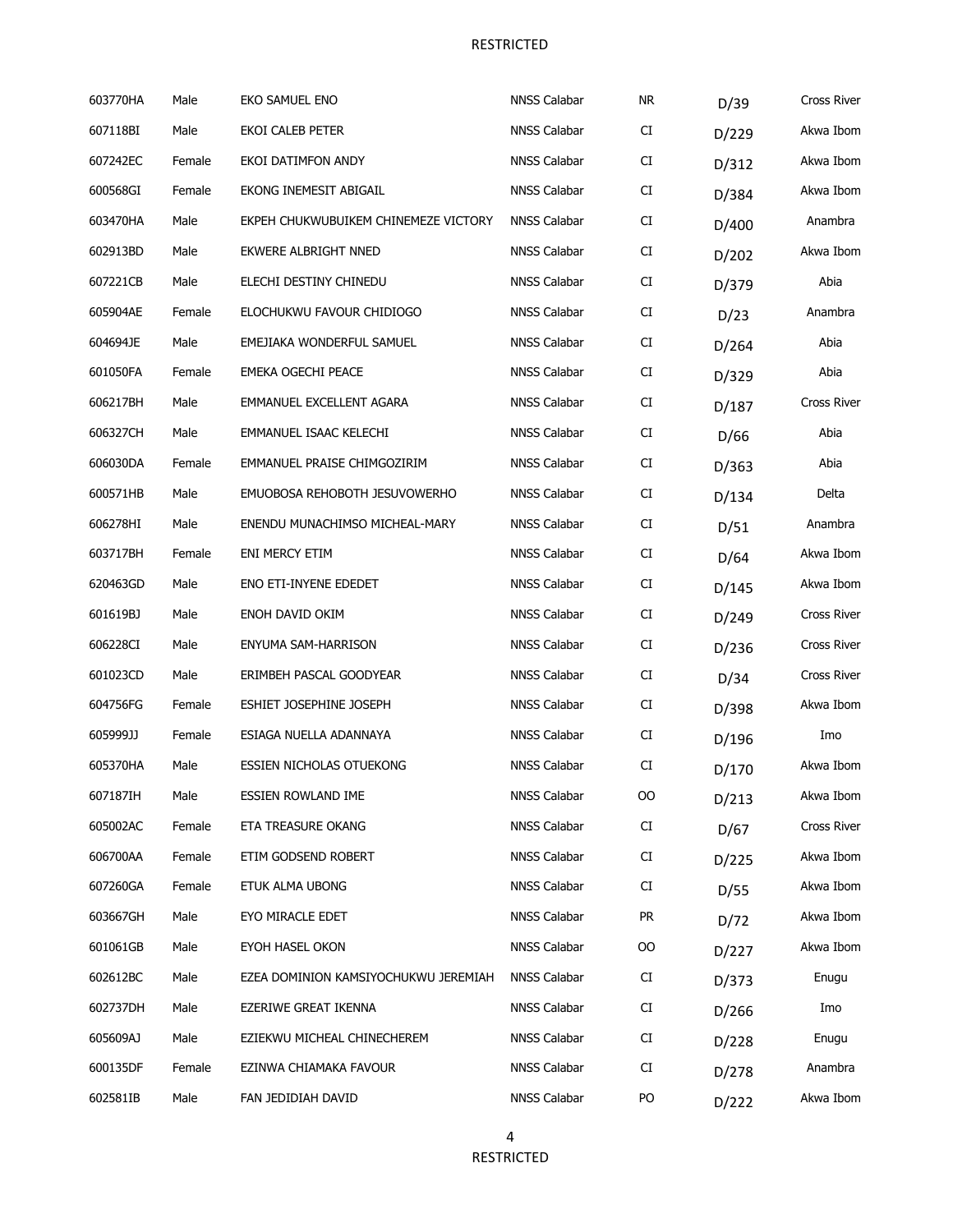| 605157FH | Female | FELIX SIFONDEABASI EMERALD        | <b>NNSS Calabar</b> | CI        | D/395 | Akwa Ibom           |
|----------|--------|-----------------------------------|---------------------|-----------|-------|---------------------|
| 602909AJ | Male   | FRANK KUFRE INIOBONG              | <b>NNSS Calabar</b> | CI        | D/220 | Akwa Ibom           |
| 605047EH | Female | FRIDAY ADAEZE FAVOUR              | <b>NNSS Calabar</b> | CI        | D/275 | <b>Rivers State</b> |
| 600785IF | Male   | GBERINDYER AONDOSOO               | <b>NNSS Calabar</b> | CI        | D/115 | Benue               |
| 604090JA | Male   | IBELEME CHINAECHEREM GODSWILL     | <b>NNSS Calabar</b> | OO        | D/381 | Abia                |
| 605555FF | Male   | IDAM-AMADI CHAMPION CHUKWUDUBEM   | <b>NNSS Calabar</b> | CI        | D/99  | Ebonyi              |
| 605075HF | Male   | IFEANYICHUKWU CHIAGOZIELAM JOSHUA | <b>NNSS Calabar</b> | CI        | D/246 | Abia                |
| 606016BG | Female | IFEBUEME PRECIOUS CHIKA           | <b>NNSS Calabar</b> | CI        | D/62  | Abia                |
| 604454FE | Female | IGOJE-EJURO GLORY AMAJUORITSE     | <b>NNSS Calabar</b> | CI        | D/300 | Delta               |
| 603790JA | Female | IGWENAGHA CHISOM CLARA            | <b>NNSS Calabar</b> | CI        | D/259 | Anambra             |
| 602255FF | Female | IHEAKAGHCHI VERA CHIDINMA         | <b>NNSS Calabar</b> | CI        | D/324 | Abia                |
| 602250FA | Male   | IHEAKAGHCHI VICTOR CHIMGOZIRIM    | <b>NNSS Calabar</b> | CI        | D/289 | Abia                |
| 604680IA | Male   | IHEKE DESTINY CHIDIEBUBE          | <b>NNSS Calabar</b> | CI        | D/123 | Abia                |
| 601780IA | Male   | <b>IHEKE FAVOUR CHIKWERE</b>      | <b>NNSS Calabar</b> | CI        | D/77  | Abia                |
| 607262GC | Female | IKEBUDU NGOZIKA PRAISE            | <b>NNSS Calabar</b> | CI        | D/57  | Anambra             |
| 605710BA | Female | IKECHUKWU BLESSING CHIEMERIE      | <b>NNSS Calabar</b> | CI        | D/61  | Imo                 |
| 601829CJ | Male   | IKECHUKWU PROMISE SOMTOCHUKWU     | <b>NNSS Calabar</b> | CI        | D/203 | Enugu               |
| 604003AD | Male   | IKEDICHI DARLINGTON CHINECHEREM   | NNSS Calabar        | CI        | D/296 | Abia                |
| 601846EG | Female | IKENNA AMBLESS CHIZUTEREM         | <b>NNSS Calabar</b> | CI        | D/143 | Ebonyi              |
| 602635DF | Female | IKEZU MIRABEL CHISOM              | <b>NNSS Calabar</b> | CI        | D/399 | Anambra             |
| 603503AD | Female | IKIDDEH ANIEKEME NSIKAN           | <b>NNSS Calabar</b> | CI        | D/174 | Akwa Ibom           |
| 605236DG | Female | ILEM-IYAM USONNE UKAM             | <b>NNSS Calabar</b> | CI        | D/290 | Cross River         |
| 607374HE | Male   | IMEH SPECIAL DAVID                | <b>NNSS Calabar</b> | CI        | D/248 | Akwa Ibom           |
| 620142EC |        | IMOH JOHNSON AKWAOWO              | <b>NNSS Calabar</b> | CI        | D/268 | Akwa Ibom           |
| 601566GG | Male   | INIKOH SAMUEL ACHIBONG            | <b>NNSS Calabar</b> | <b>OR</b> | D/75  | Cross River         |
| 606122CC | Female | INYANG MFONISO ENYEOKPON          | <b>NNSS Calabar</b> | CI        | D/173 | Akwa Ibom           |
| 606963GD | Male   | INYANG MFONOBONG ANIEKAN          | <b>NNSS Calabar</b> | CI        | D/81  | Akwa Ibom           |
| 602148EI | Male   | INYANG UBONGABASI NSE             | <b>NNSS Calabar</b> | CI        | D/230 | Akwa Ibom           |
| 606096JG | Female | <b>INYANG VIRTUE JACKSON</b>      | <b>NNSS Calabar</b> | <b>NO</b> | D/6   | Akwa Ibom           |
| 603588II | Female | <b>IREKE ROSELYNN SMART</b>       | <b>NNSS Calabar</b> | <b>NR</b> | D/25  | Abia                |
| 601625CF | Male   | IROABUCHI DAVID CHIMEREZE         | <b>NNSS Calabar</b> | CI        | D/181 | Ebonyi              |
| 602915BF | Male   | ISATT INIABASI ISANG              | <b>NNSS Calabar</b> | CI        | D/138 | Akwa Ibom           |
| 605331DB | Male   | ISONGUYO OBONGKEKEREMI EMMANUEL   | <b>NNSS Calabar</b> | CI        | D/69  | Akwa Ibom           |
| 606021CB | Male   | IWOK DIVINE-GOLD MBETABASI        | NNSS Calabar        | CI        | D/104 | Akwa Ibom           |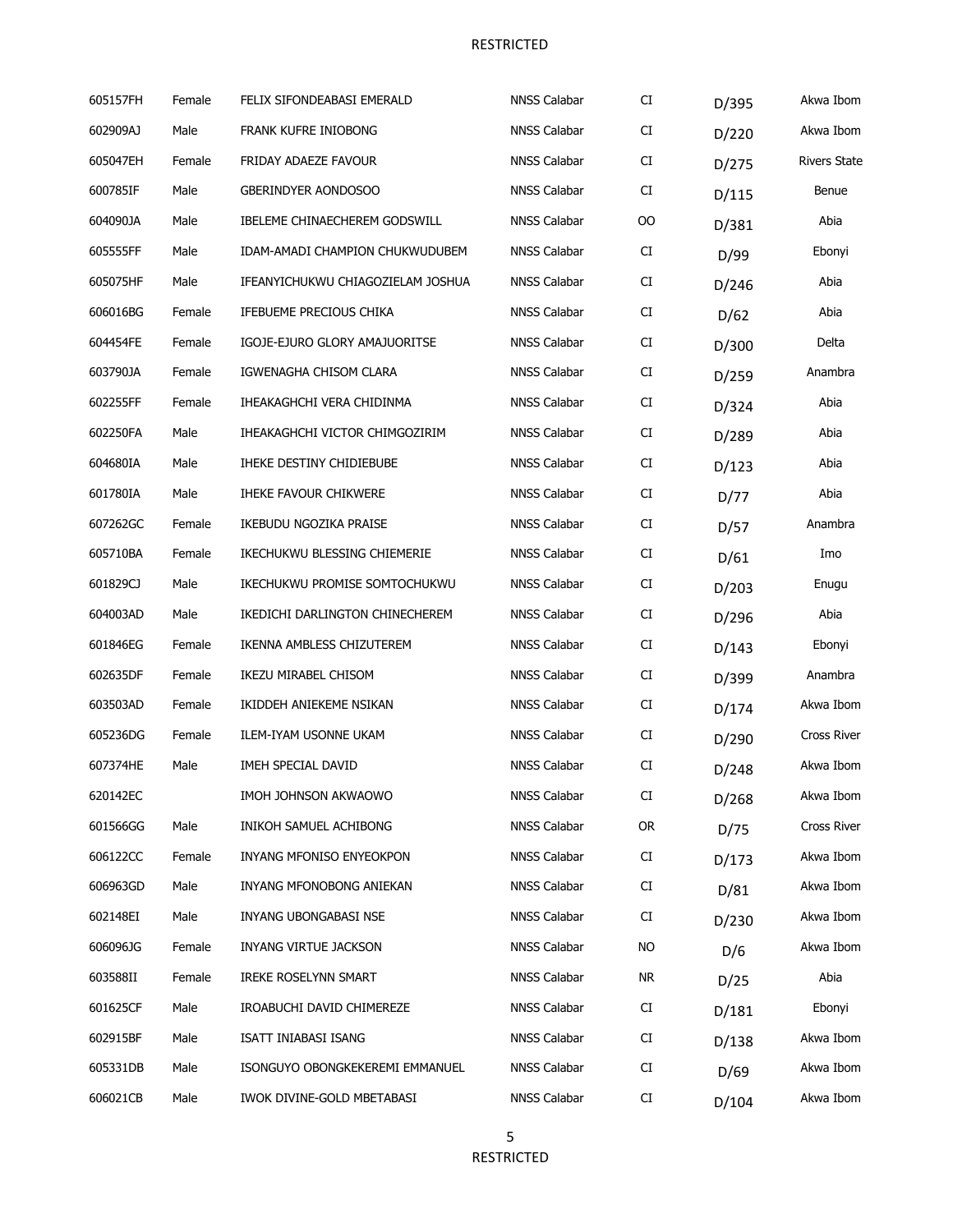| 606196JG | Female | JACKSON MFONISO UBONG         | <b>NNSS Calabar</b> | PR         | D/340 | Akwa Ibom   |
|----------|--------|-------------------------------|---------------------|------------|-------|-------------|
| 604656FG | Female | JAMES GODS'OWN KUFRE          | <b>NNSS Calabar</b> | CI         | D/375 | Akwa Ibom   |
| 600787IH | Female | JESSE HAPPINESS UNIMKE        | <b>NNSS Calabar</b> | <b>NR</b>  | D/92  | Cross River |
| 600792JC | Female | <b>JESSE PEACE UNIMKE</b>     | <b>NNSS Calabar</b> | NR.        | D/281 | Cross River |
| 607387IH | Male   | JIBRIL ABUBAKAR SADEEQ        | <b>NNSS Calabar</b> | <b>NO</b>  | D/78  | Bauchi      |
| 604119BJ | Female | JOE-UNDIE FAVOUR KUKEHUNIM    | <b>NNSS Calabar</b> | CI         | D/223 | Cross River |
| 604783ID | Male   | JOHN ANDIKAN VICTOR           | <b>NNSS Calabar</b> | CI         | D/58  | Akwa Ibom   |
| 603197JH | Female | JOHN NANCY IJEOMA             | <b>NNSS Calabar</b> | CI         | D/277 | Abia        |
| 602664GE | Male   | JONAH ISAAC UDUAK             | <b>NNSS Calabar</b> | CI         | D/265 | Akwa Ibom   |
| 606193JD | Male   | JOSEPH DAVID ABASIFREKE       | <b>NNSS Calabar</b> | CI         | D/385 | Akwa Ibom   |
| 604758FI | Male   | JOSHUA PETER INIM             | <b>NNSS Calabar</b> | CI         | D/32  | Akwa Ibom   |
| 604551FB | Female | <b>JUDGE ANGEL NMESOMA</b>    | <b>NNSS Calabar</b> | CI         | D/303 | Anambra     |
| 604325CF | Male   | JUMBO DIVINE FRANCIS          | <b>NNSS Calabar</b> | CI         | D/276 | Akwa Ibom   |
| 601848EI | Male   | KALU DAVID EMOLE              | <b>NNSS Calabar</b> | CI         | D/163 | Abia        |
| 605152FC | Female | KALU HANNAH AMARACHI          | <b>NNSS Calabar</b> | CI         | D/93  | Abia        |
| 601267GH | Male   | KAYODE VICTORY EMMANUEL       | <b>NNSS Calabar</b> | <b>OR</b>  | D/100 | Oyo         |
| 604636DG | Male   | KELECHI ANTHONY CHIBUIKEM     | <b>NNSS Calabar</b> | CI         | D/208 | Imo         |
| 604595JF | Male   | KENECHUKWU IFEANYI ABUNDANCE  | <b>NNSS Calabar</b> | CI         | D/177 | Imo         |
| 604432DC | Female | KONZE BENEDICTA LETANNA       | <b>NNSS Calabar</b> | ${\rm CI}$ | D/251 | Abia        |
| 605432DC | Male   | LARRY-ABUO EMMANUEL OYURLEYE  | <b>NNSS Calabar</b> | CI         | D/156 | Cross River |
| 602269GJ | Female | LAWRENCE ANITA IHUOMA         | <b>NNSS Calabar</b> | CI         | D/370 | Abia        |
| 605163GD | Female | MAPE-LOPGOR NANSAT LEAH       | <b>NNSS Calabar</b> | CI         | D/299 | Plateau     |
| 602663GD | Female | <b>MARKSON HARMONY JOSEPH</b> | <b>NNSS Calabar</b> | ${\rm CI}$ | D/209 | Akwa Ibom   |
| 605771HB | Female | MATTHEW IMA-OBONG ANIEFIOK    | <b>NNSS Calabar</b> | <b>NO</b>  | D/318 | Akwa Ibom   |
| 606701AB | Male   | MICHAEL KUFRE MICHAEL         | <b>NNSS Calabar</b> | CI         | D/393 | Akwa Ibom   |
| 606623CD | Male   | MIEBI RICHARD PEREOWEI        | <b>NNSS Calabar</b> | OO         | D/313 | Delta       |
| 605985IF | Female | MMADU OGECHI-EMMANUELLA NGOZI | <b>NNSS Calabar</b> | <b>NR</b>  | D/328 | Imo         |
| 607131DB | Male   | MORKA DAVID FIDELIS           | <b>NNSS Calabar</b> | CI         | D/262 | Delta       |
| 603536DG | Male   | NAGBERI EDEBAMO IMMANUEL      | <b>NNSS Calabar</b> | CI         | D/84  | Delta       |
| 602630DA | Male   | NATHANIEL MARVELOUS KIONUM    | <b>NNSS Calabar</b> | PO         | D/271 | Kaduna      |
| 600065GF | Male   | NDUBUISI CHRISTIAN PASCHAL    | <b>NNSS Calabar</b> | CI         | D/85  | Imo         |
| 605838DI | Female | NDUBUISI LIBERTY CHIDINMA     | <b>NNSS Calabar</b> | CI         | D/164 | Abia        |
| 604352FC | Male   | NDUBUISI NICHOLAS CHIKWADO    | <b>NNSS Calabar</b> | CI         | D/319 | Ebonyi      |
| 601084IE | Male   | NDUBUKA FRANCIS CHINEDUM      | <b>NNSS Calabar</b> | CI         | D/341 | Abia        |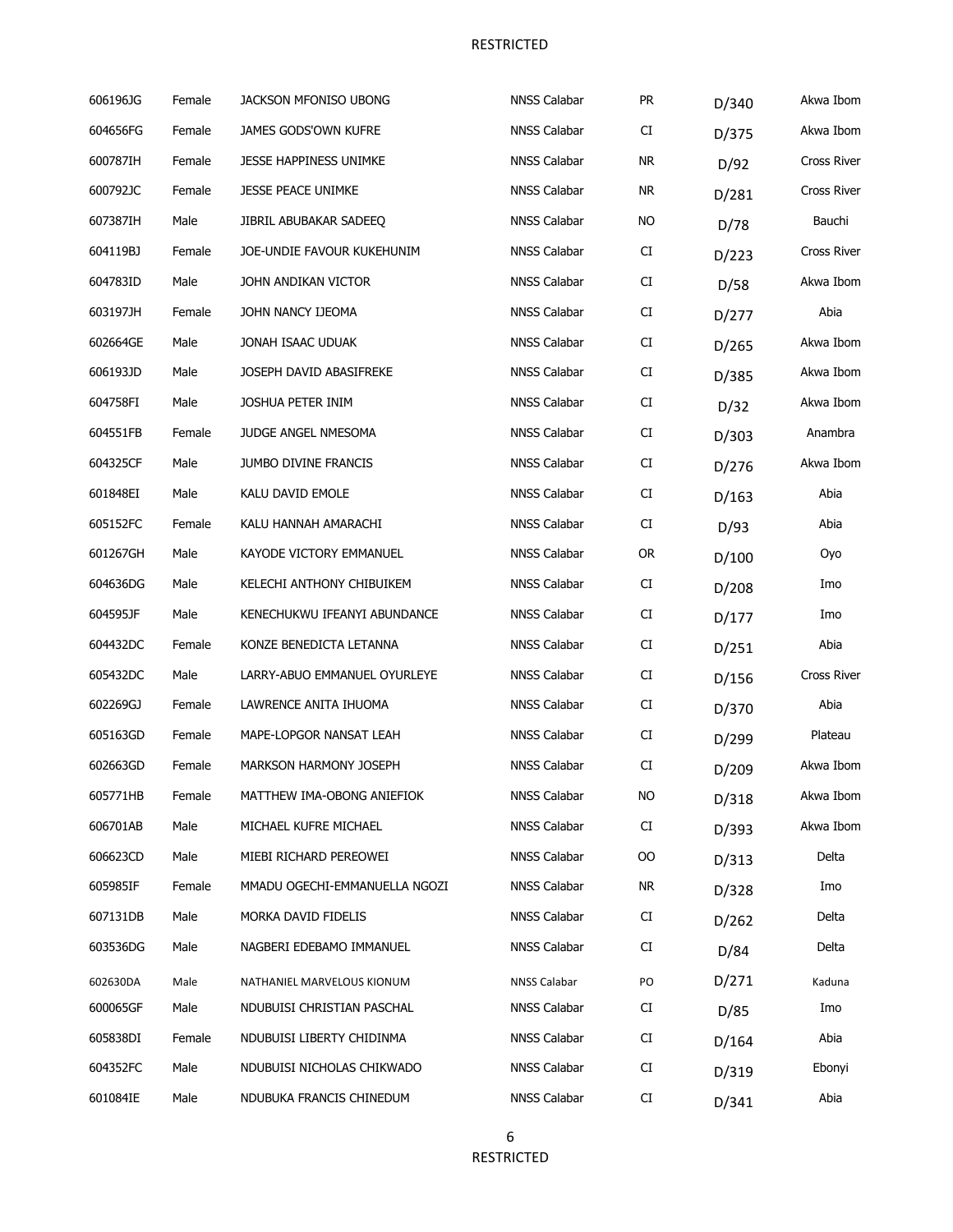| 600747EH | Male   | NDUKWO DIVINE OGOR              | <b>NNSS Calabar</b> | CI        | D/162 | Abia                |
|----------|--------|---------------------------------|---------------------|-----------|-------|---------------------|
| 602773HD | Male   | NELSON DOMINION OBONABASI       | <b>NNSS Calabar</b> | CI        | D/382 | Akwa Ibom           |
| 601782IC | Female | NELSON UKPONOABASI CHRISTOPHER  | <b>NNSS Calabar</b> | CI        | D/20  | Akwa Ibom           |
| 604600AA | Male   | NGOBI ZOE-EVALSAM CHRISTOPHER   | <b>NNSS Calabar</b> | CI        | D/125 | <b>Cross River</b>  |
| 605210BA | Male   | NGOZI VICTORY CHIZARAM          | <b>NNSS Calabar</b> | CI        | D/43  | Abia                |
| 602733DD | Male   | NGWU MICHAEL IHECHUKWU          | <b>NNSS Calabar</b> | CI        | D/166 | Enugu               |
| 603024CE | Female | NKANANG EKEMINIABASI UBONG      | <b>NNSS Calabar</b> | CI        | D/151 | Akwa Ibom           |
| 606898JI | Male   | NKANGA MIRACLE AKANINYENE       | <b>NNSS Calabar</b> | CI        | D/49  | Akwa Ibom           |
| 605198JI | Male   | NKANTA EPIPHANY ABASIETIME JUDE | <b>NNSS Calabar</b> | CI        | D/158 | Akwa Ibom           |
| 605303AD | Female | NKUTUFFOK UTIBEABASI SAMPSON    | <b>NNSS Calabar</b> | CI        | D/21  | Akwa Ibom           |
| 606910BA | Female | NNAGBORO VANESSA KOSIMASICHI    | <b>NNSS Calabar</b> | CI        | D/226 | Imo                 |
| 601711BB | Male   | NNAH EMMANUEL SUNDAY            | <b>NNSS Calabar</b> | CI        | D/325 | Akwa Ibom           |
| 607200AA | Male   | NNAMDI SALVATION IKENNA         | <b>NNSS Calabar</b> | <b>OR</b> | D/224 | Enugu               |
| 605666GG | Male   | NTIERO DAVID OFFIONG            | <b>NNSS Calabar</b> | CI        | D/116 | <b>Cross River</b>  |
| 603484IE | Male   | NWACHUKWU AUSTINE OKECHUKWU     | <b>NNSS Calabar</b> | CI        | D/153 | Imo                 |
| 604931DB | Male   | NWAFOR BRIGHT CHIAGOZIE         | <b>NNSS Calabar</b> | CI        | D/97  | Enugu               |
| 604674HE | Male   | NWALOZIE MUNACHIMSO EMMANUEL    | <b>NNSS Calabar</b> | CI        | D/284 | Imo                 |
| 601153FD | Female | NWANDU ANGELICA CHIAMANDA       | <b>NNSS Calabar</b> | <b>NR</b> | D/126 | Abia                |
| 601602AC | Male   | NWANONAKU SOMKENECHUKWU CHARLES | <b>NNSS Calabar</b> | <b>OO</b> | D/119 | Anambra             |
| 606203AD | Male   | NWANWA KELVIN RIKHECHIM EDRIC   | <b>NNSS Calabar</b> | CI        | D/120 | <b>Rivers State</b> |
| 606884IE | Male   | NWOBEGU MICHAEL MUNACHIMSO      | <b>NNSS Calabar</b> | CI        | D/314 | Zamfara             |
| 604469GJ | Female | NWOHA PRECIOUS OMOYEMEN         | <b>NNSS Calabar</b> | CI        | D/130 | Abia                |
| 605550FA | Male   | NWOJIJI GOODLUCK JOHN           | <b>NNSS Calabar</b> | CI        | D/397 | Ebonyi              |
| 605122CC | Male   | NYAMSE CORBAN SAMUEL            | <b>NNSS Calabar</b> | CI        | D/297 | Cross River         |
| 606569GJ | Female | NYONG MIRABEL OKU               | <b>NNSS Calabar</b> | CI        | D/244 | Cross River         |
| 602229CJ | Male   | OBAJI WOITA OGAR                | <b>NNSS Calabar</b> | CI        | D/96  | Cross River         |
| 602910BA | Male   | OBEGOLU BRIAN UGONNA            | <b>NNSS Calabar</b> | CI        | D/70  | Anambra             |
| 602906AG | Female | OBEKWA DANIEL BLESSING OKAKA    | <b>NNSS Calabar</b> | CI        | D/136 | <b>Rivers State</b> |
| 601624CE | Female | OBI CHINEMEREM MIRIAM           | <b>NNSS Calabar</b> | CI        | D/16  | Anambra             |
| 604493JD | Male   | OBI SHEDRACK ADOGHA             | <b>NNSS Calabar</b> | CI        | D/141 | Cross River         |
| 603998JI | Male   | OBIDI EMMANUEL CHUKWUEBUKA      | <b>NNSS Calabar</b> | CI        | D/11  | Imo                 |
| 606659FJ | Male   | OBIYA GODSWILL MBAM             | <b>NNSS Calabar</b> | CI        | D/176 | Ebonyi              |
| 603813BD | Female | OBOHO DEBORAH UMO               | <b>NNSS Calabar</b> | CI        | D/110 | Akwa Ibom           |
| 604470HA | Female | OBOT HAPPINESS ANWANGA          | NNSS Calabar        | CI        | D/305 | Akwa Ibom           |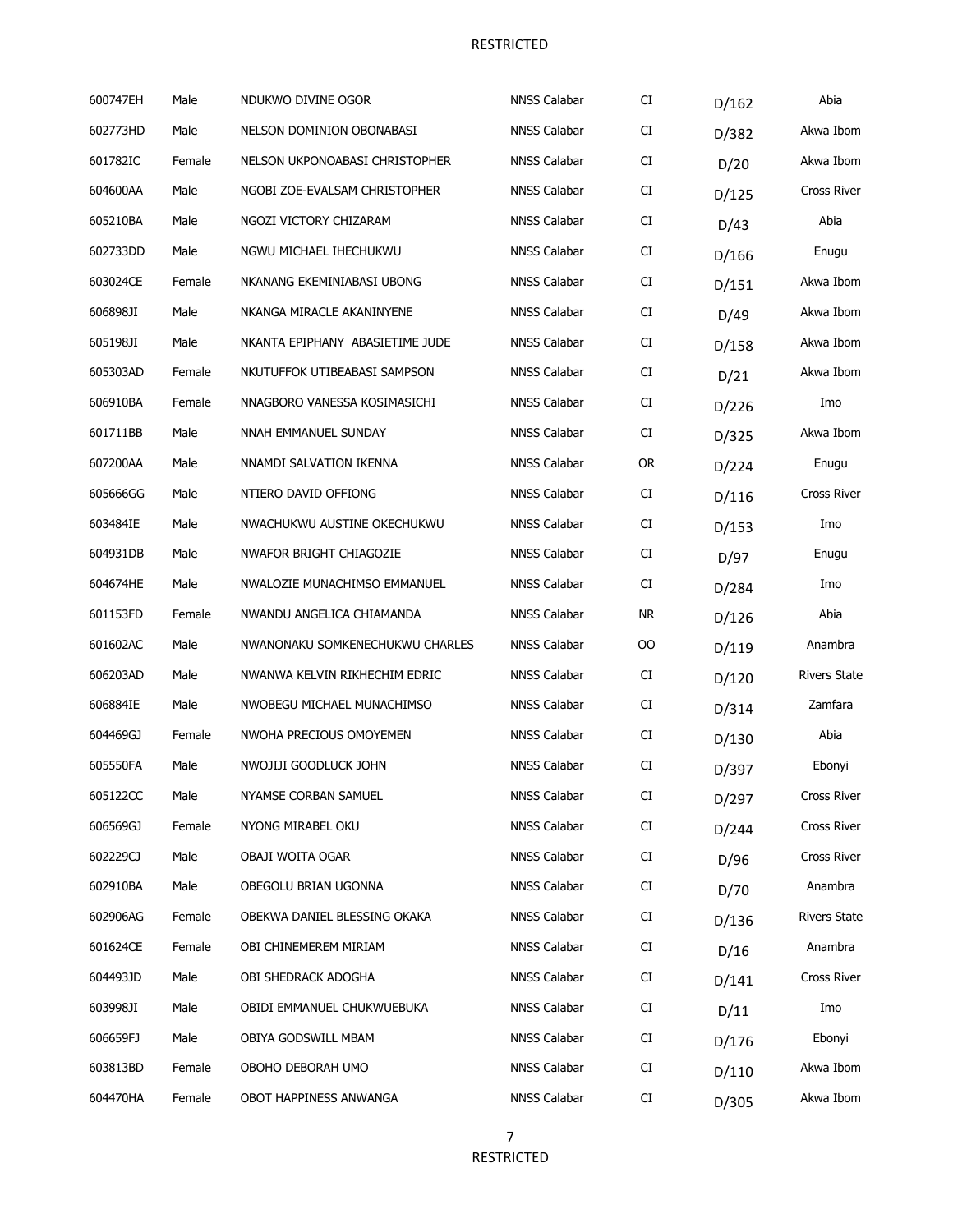| 606210BA | Female | OCHOM FAVOUR WILSON              | <b>NNSS Calabar</b> | CI         | D/295 | <b>Cross River</b>  |
|----------|--------|----------------------------------|---------------------|------------|-------|---------------------|
| 606371HB | Female | ODU ESTHER OTUAP-OSOWO           | <b>NNSS Calabar</b> | <b>NR</b>  | D/383 | Cross River         |
| 607066GG | Male   | OGAR BENEDICT AGOR               | <b>NNSS Calabar</b> | NO.        | D/89  | Cross River         |
| 607215BF | Male   | OGAR LORD-PERFECT OWOCHE         | <b>NNSS Calabar</b> | CI         | D/157 | Jigawa              |
| 604210BA | Female | OGBUJI MODESTA CHIKAMSO          | <b>NNSS Calabar</b> | CI         | D/190 | Imo                 |
| 606148EI | Male   | OGON MARTINS WALOULIOCHUWE       | NNSS Calabar        | <b>OO</b>  | D/254 | Cross River         |
| 604327CH | Female | OGUNMOLA KINFEOSIOLUWA REBECCA   | <b>NNSS Calabar</b> | CI         | D/233 | Ondo                |
| 603018BI | Male   | OGUONU DANIEL CHIEBUBE           | <b>NNSS Calabar</b> | CI         | D/361 | Anambra             |
| 605033DD | Male   | OJIAKO EBUBECHUKWU FITZGERALD    | <b>NNSS Calabar</b> | CI         | D/175 | Anambra             |
| 605695JF | Female | OJINERE BLESSING OLUOMACHI       | <b>NNSS Calabar</b> | CI         | D/114 | Imo                 |
| 605483ID | Male   | OJIONYEAHI EKENE DECLAN          | <b>NNSS Calabar</b> | CI         | D/118 | Imo                 |
| 604801AB | Female | OKECHUKWU CHIMAMANDA MIRACLE     | <b>NNSS Calabar</b> | CI         | D/256 | Enugu               |
| 603814BE | Female | OKENYI MMESOMA MARIA-CONSOLATA   | <b>NNSS Calabar</b> | CI         | D/167 | Enugu               |
| 604781IB | Male   | OKOLOSI OGHENEKPAROBO MIRACLE    | <b>NNSS Calabar</b> | CI         | D/232 | Delta               |
| 602907AH | Female | OKON BLESSNG IDORENYIN           | <b>NNSS Calabar</b> | CI         | D/50  | Akwa Ibom           |
| 604416BG | Male   | OKON GODSWILL GIFT               | <b>NNSS Calabar</b> | CI         | D/192 | Akwa Ibom           |
| 620133DD |        | OKON PRINCE LAWRENCE             | <b>NNSS Calabar</b> | CI         | D/82  | <b>Cross River</b>  |
| 603486IG | Male   | OKON SAVIOUR EFFIONG             | <b>NNSS Calabar</b> | CI         | D/142 | Akwa Ibom           |
| 604010BA | Male   | OKONKWO MAKUOCHUKWU HENRY        | <b>NNSS Calabar</b> | CI         | D/154 | Anambra             |
| 604734DE | Male   | OKORO GOODLUCK NZUBECHUKWU       | <b>NNSS Calabar</b> | CI         | D/160 | Anambra             |
| 605154FE | Male   | OKPARA KAMSIROCHUKWU FRANCIS     | <b>NNSS Calabar</b> | CI         | D/33  | Imo                 |
| 602624CE | Female | OKPOYO PRECIOUS ETIM             | <b>NNSS Calabar</b> | ${\rm CI}$ | D/217 | Akwa Ibom           |
| 603783ID | Male   | OMATU ANTHONY EBUBE              | <b>NNSS Calabar</b> | CI         | D/201 | <b>Cross River</b>  |
| 601808AI | Male   | OMENI SOMTOCHUKWU GOODLUCK       | <b>NNSS Calabar</b> | CI         | D/10  | Imo                 |
| 602076HG | Female | ONUMAH NDIYA JOY                 | NNSS Calabar        | CI         | D/335 | Abia                |
| 604677HH | Male   | ONUOHA UCHECHUKWU PETER          | <b>NNSS Calabar</b> | CI         | D/216 | Imo                 |
| 601436DG | Female | ONWUANAKU CHINONYERUM ADIE       | <b>NNSS Calabar</b> | CI         | D/195 | Enugu               |
| 602121CB | Male   | ONYEJIEKE RUEL CHIBUEZE          | <b>NNSS Calabar</b> | CI         | D/212 | Imo                 |
| 604952FC | Female | ONYEKWELU MUNACHIMSO GABRIELLA   | <b>NNSS Calabar</b> | CI         | D/191 | Anambra             |
| 606788II | Female | ONYEKWERE EMMANUELLA CHIMNADINDU | <b>NNSS Calabar</b> | CI         | D/131 | Imo                 |
| 606977HH | Male   | ONYEKWERE GOODLUCK WILFRED       | NNSS Calabar        | CI         | D/257 | Abia                |
| 602965GF | Male   | ONYINYECHI SOMTOCHUKWU PROSPER   | <b>NNSS Calabar</b> | CI         | D/320 | Imo                 |
| 603889IJ | Male   | OPUBO THOMPSON RICHARD           | <b>NNSS Calabar</b> | CI         | D/253 | <b>Rivers State</b> |
| 604256FG | Male   | ORJI IFEANYICHUKWU PETER         | <b>NNSS Calabar</b> | CI         | D/189 | Abia                |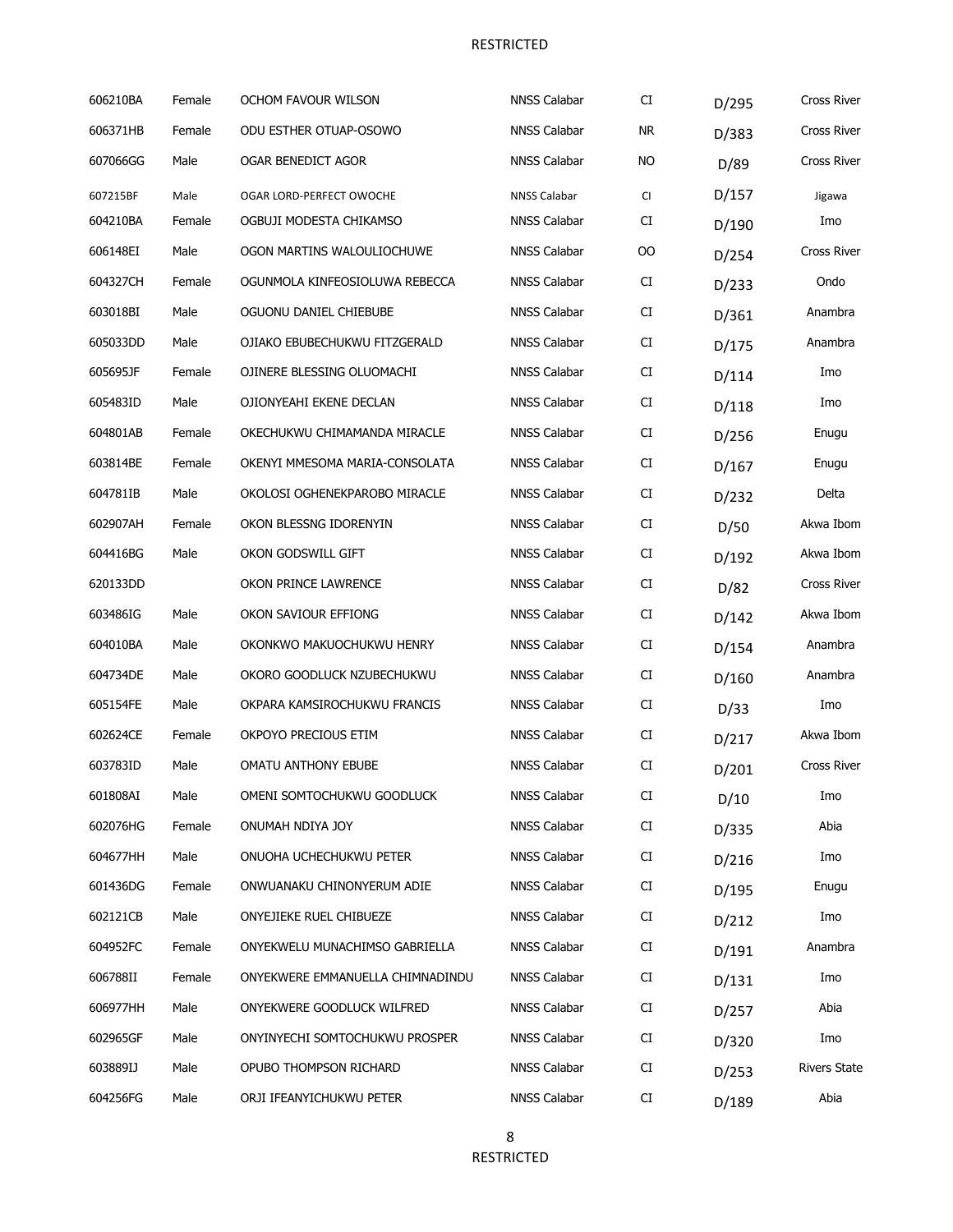| 602447EH | Male   | ORJI TRINITY EDAFE                 | <b>NNSS Calabar</b> | NR.       | D/17   | Enugu               |
|----------|--------|------------------------------------|---------------------|-----------|--------|---------------------|
| 603911BB | Male   | OROK RICHMOND DUKE                 | <b>NNSS Calabar</b> | CI        | D/2    | <b>Cross River</b>  |
| 607098JI | Male   | OSHOKE MICHEAL INENEMOH            | <b>NNSS Calabar</b> | CI        | D/302  | Edo                 |
| 606794JE | Female | OSUJI VERA KEM                     | <b>NNSS Calabar</b> | CI        | D/7    | Imo                 |
| 606246EG | Male   | OTA WISDOM IREPEH-ETEH             | <b>NNSS Calabar</b> | CI        | D/215  | <b>Cross River</b>  |
| 601290JA | Male   | OTU SAVIOUR MFON                   | <b>NNSS Calabar</b> | CI        | D/8    | Akwa Ibom           |
| 606799JJ | Male   | OTUONYE-CHRIS GREATFAVOUR CHIEMELA | <b>NNSS Calabar</b> | CI        | D/29   | Abia                |
| 604344EE | Male   | PERRI TEKENA ADOKIYE               | <b>NNSS Calabar</b> | CI        | D/200  | <b>Rivers State</b> |
| 606480IA | Male   | PETER COURAGE AJIK                 | <b>NNSS Calabar</b> | <b>OR</b> | D/107  | Plateau             |
| 602714BE | Male   | PETER KELECHI IBE                  | NNSS Calabar        | CI        | D/307  | Abia                |
| 606342EC | Male   | POLYCARP GOSPEL SYLVESTER          | <b>NNSS Calabar</b> | CI        | D/178  | Akwa Ibom           |
| 601219BJ | Female | PWAJOK LORAT HENYA                 | NNSS Calabar        | CI        | D/331  | Plateau             |
| 602768GI | Male   | RICHARD JOSEPH ASUQUO              | NNSS Calabar        | OO        | D/333  | <b>Cross River</b>  |
| 602912BC | Male   | RICHARD YAKNDARA IDUMA             | NNSS Calabar        | <b>OR</b> | D/68   | Akwa Ibom           |
| 604017BH | Female | SAMUEL CHIVOMA AGBUDADA            | <b>NNSS Calabar</b> | CI        | D/188  | Taraba              |
| 602969GJ | Female | SAMUEL GLORY CHIAMAKA              | <b>NNSS Calabar</b> | CI        | D/48   | Imo                 |
| 601662GC | Male   | SIMON ERIC                         | <b>NNSS Calabar</b> | <b>OR</b> | D/279  | Benue               |
| 603671HB | Female | SUKA HANNAH LEBIA                  | <b>NNSS Calabar</b> | CI        | D/239  | <b>Rivers State</b> |
| 603652FC | Female | SUKA MIRACLE TAMBARI               | <b>NNSS Calabar</b> | CI        | D/98   | <b>Rivers State</b> |
| 602069GJ | Female | TOOCHUKWU-ODENYI MALUCHI           | <b>NNSS Calabar</b> | PO        | D/376  | Enugu               |
| 620143ED |        | <b>UBON INYANG ABUNDANCE</b>       | <b>NNSS Calabar</b> | CI        | D/103  | Akwa Ibom           |
| 601882IC | Male   | UCHECHUKWU ELIJAH OKECHUKWU        | <b>NNSS Calabar</b> | CI        | D/1724 | Ebonyi              |
| 603316BG | Female | UDEH CHIMGOZIRIM IMMACULATE        | <b>NNSS Calabar</b> | CI        | D/122  | Enugu               |
| 605501AB | Male   | UDEH DILIGENCE OKWUDILICHUKWU      | <b>NNSS Calabar</b> | CI        | D/332  | Enugu               |
| 605604AE | Male   | UDEH MICHAEL CHIMAOBI              | <b>NNSS Calabar</b> | CI        | D/273  | Enugu               |
| 606796JG | Female | <b>UDOFA QUEENDOLINE CHARLES</b>   | <b>NNSS Calabar</b> | CI        | D/374  | Akwa Ibom           |
| 605311BB | Male   | UDOFIA INIMFONABASI UDEME          | <b>NNSS Calabar</b> | CI        | D/47   | Akwa Ibom           |
| 606662GC | Male   | UDOH EMMANUEL ITOROBONG            | <b>NNSS Calabar</b> | CI        | D/31   | Akwa Ibom           |
| 606034DE | Male   | UDOKA EDIKAN JOSEPH                | <b>NNSS Calabar</b> | CI        | D/389  | Akwa Ibom           |
| 605128CI | Male   | <b>UDOM OFOFON ANIEDI</b>          | <b>NNSS Calabar</b> | CI        | D/269  | Akwa Ibom           |
| 606330DA | Male   | UDONYA ETIETOP UDUAK               | <b>NNSS Calabar</b> | CI        | D/282  | Akwa Ibom           |
| 620156FG |        | UDOYE CHISIMDI PRECIOUS            | <b>NNSS Calabar</b> | CI        | D/336  | Anambra             |
| 603189IJ | Male   | <b>UGOBO FAVOUR GODWIN</b>         | <b>NNSS Calabar</b> | OO        | D/198  | Cross River         |
| 601135DF | Male   | UGOCHUKWU PANCRAS SOMTOCHUKWU      | NNSS Calabar        | CI        | D/129  | Anambra             |